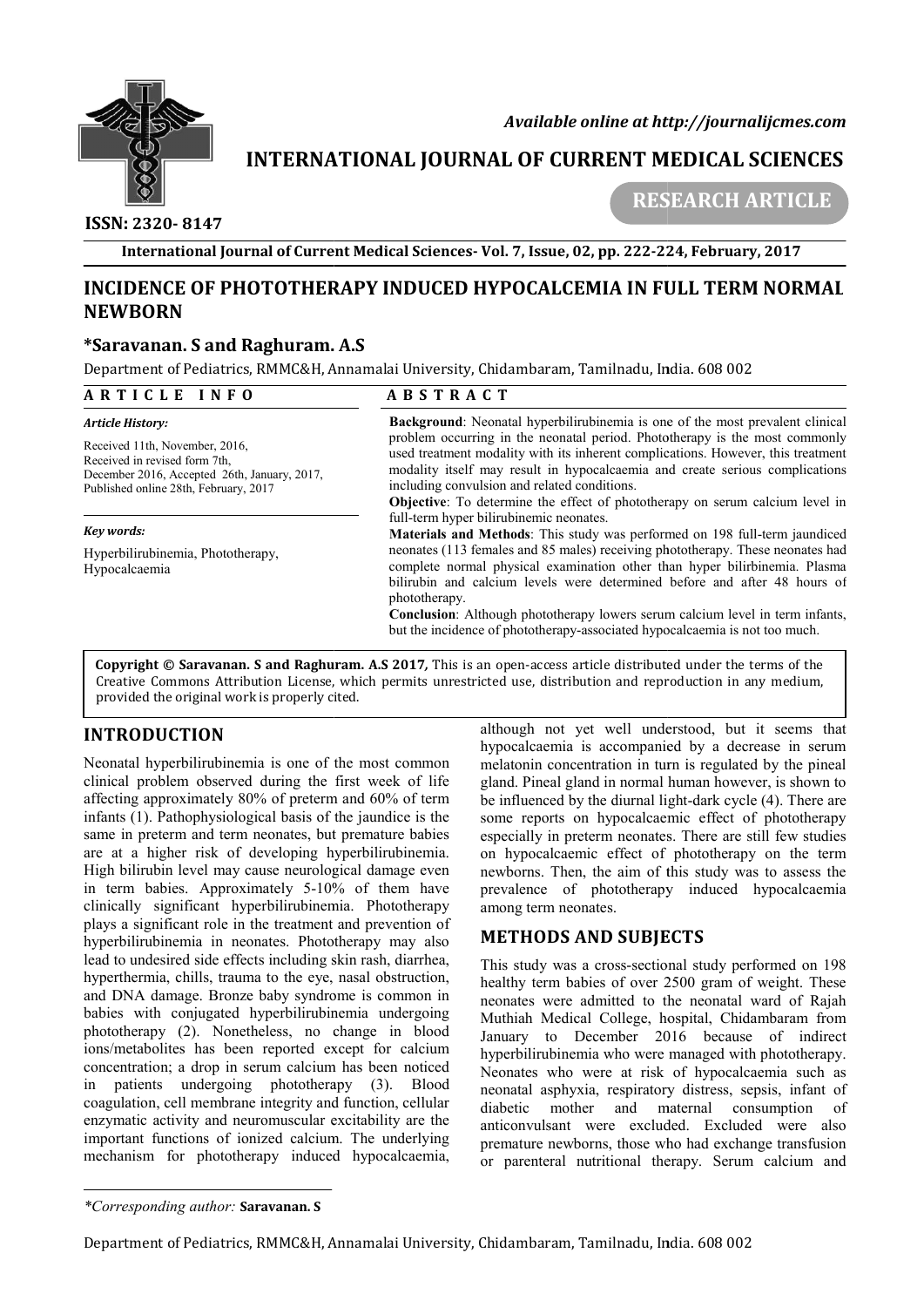bilirubin levels were measured on arrival and 48 hours after receiving phototherapy. Serum calcium level was measured in or hospital labarotary using the same method for all cases. Hypocalcaemia was considered as total serum calcium of  $\leq 8$  mg/dL. The study was approved by Ethics Committee of Annamalai University of Medical Sciences.

#### *Statistical analysis*

Data were analyzed and assessed for normality using SPSS version 18. Descriptive data are presented as mean  $\pm$ SD or percentage. We used student's  $t - \text{test}$  to compare means. A value less than 0.05 were considered significant.

## **RESULTS**

The study populations were 198 term neonates (113 females, 85 males), with the mean chronological age and weight of  $6.14\pm2.81$  days and  $3126\pm 477$  grams, respectively. 22.2% of neonates had normal vaginal delivery and 77.8% delivered by cesarean section. Mean  $\pm$ SD of serum bilirubin level was 16.59±2.24 mg/dl at admission and  $14.76 \pm 2.51$  after receiving 48-hour phototherapy ( $p \le 0.001$ ). Mean  $\pm$  SD of serum calcium level significantly decreased from baseline values of 9.56±0.8 mg/dl to 9.22±0.83 mg/dl after 48-hour phototherapy. Overall, 15 neonates (7.5%) developed hypocalcaemia (calcium concentration less than 8mg/dl). There was a significant difference between serum calcium level before and after phototherapy (p<0.03). Fortunately, none of the hypocalcaemic neonates were clinically symptomatic.

| $N = 198$                              |                        |  |
|----------------------------------------|------------------------|--|
|                                        |                        |  |
| Sex (female/male) $(\% )$              | 113/85 (57.1%/42.9%)   |  |
| Age at sampling (day)                  | $6.14 \pm 2.81$        |  |
| Age at the onset of                    | $3.67 \pm 1.81$        |  |
| hyperbilirubinemia (day                |                        |  |
| Weight at sampling (gram)              | 3126±477               |  |
| Type of delivery NVD $(\%$ ) C/S $(\%$ | 44 (22.2%) 154 (77.8%) |  |

receiving phototherapy

| Test                          | Admission<br>time | After 48<br>hours | p-value |
|-------------------------------|-------------------|-------------------|---------|
| Total bilirubin level (mg/dl) | $16.59 \pm 2.24$  | $14.76 \pm 2.51$  | 0.001   |
| Total calcium level (mg/dl)   | $9.56 \pm 0.8$    | $9.22 \pm 0.83$   | 0.03    |

## **DISCUSSION**

The regulation of calcium homeostasis in the newborn period has been of considerable interest. At birth, cord blood plasma calcium level exceeds that in maternal blood. The plasma Ca level decreases progressively during the early days of life in normal infants, so by the second or third day of life, the level is lower than that found in older infants and children. In almost all normal full-term infants it returns to normal by 10 days of life (5). Phototherapy is an appropriate and safe measure to reduce indirect bilirubin level in newborns. Roming *et al* was the first to suggest the association of hypocalcaemia in newborn following phototherapy (6). The mechanism of hypocalcaemic effect of phototherapy was reported. It is by inhibiting pineal gland (via transcranial illumination)

resulting in decline of melatonin secretion; which inturn blocks the effect of cortisol on bone calcium. Cortisol has a direct hypocalcemic effect and increases bone uptake of calcium and induces hypocalcaemia (4). In our term neonatal study population receiving 48 hours of phototherapy, a significant decrease in serum calcium was observed.  $(p<0.03)$ . However, only 15 neonates  $(7.5\%)$ developed hypocalcaemia below the acceptable threshold after 48 hours of phototherapy. Nevertheless none of our newborns had symptomatic hypocalcaemia. In an Iranian study, between 7% - 15% of term newborn receiving phototherapy developed hypocalcaemia. In an study done by Alizade only 7% newborns (4.2% females, 10.4% males) developing hypocalcaemia after 48 hours of phototherapy (7). Karamifar *et al* (8) and Ehsanipoor *et al* (9) reported 8.7% and 15% hypocalcaemia respectively in newborns receiving phototherapy. However the reported prevalence of hypocalcaemia in other countries was more than Iranian newborn reports. Jain *et al* (10) reported 66% and Yadav (11) also observed hypocalcaemic effect of phototherapy in 30% term and 55% preterm neonates. Sethi *et al* has studied the effect of phototherapy in 20 term and 20 preterm jaundiced neonates. They observed hypocalcaemia in 90% of preterm and 75% of term neonates after phototherapy (12). Similarly, in 2006, Medhat from Cairo University observed 90% of preterm and 75% of term developed hypocalcaemia after phototherapy (13). Observation of the present study and an Iranian study is much lower than the above-mentioned studies from other countries. The reason for this difference is not clearly understood. However, serum vitamin D, the type of fluorescent tube, bilirubin levels and also the patient's skin color may play a role. Muta *et al* reported a significant difference in the serum 25(OH) vitamin D levels between newborns suffering from hyperbilirubinemia and control groups (14). In a study done by Jain, the prevalence of hypocalcaemia was higher in newborns with higher concentration of serum bilirubin (15). In addition it might also be due to the fact that this study examined total serum calcium and not ionized calcium. Ionized calcium is the active component which is kept under control by the various physiological mechanisms involved in calcium homeostasis. pH and albumin may influence the distribution of total serum calcium level, either bound or free and ionized calcium. Then, it can be considered one of the limitations of our study. These findings justify further prospective studies in infants that would include concurrent measurements of ionized calcium and serum 25 (OH) vitamin D. Some reports recommend prescription of calcium to prevent early onset hypocalcaemia in premature newborns. Other similar advices are observed in sick infants of diabetic mothers and those with severe asphyxia (16). In conclusion, although phototherapy induces hypocalcaemia in term infants, but the incidence of phototherapy associated hypocalcaemia is not too high. So, routine measurement of serum calcium level is not recommended in newborn infants. It is done when normal full term newborns on phototherapy showed symptoms of hypocalcemia.